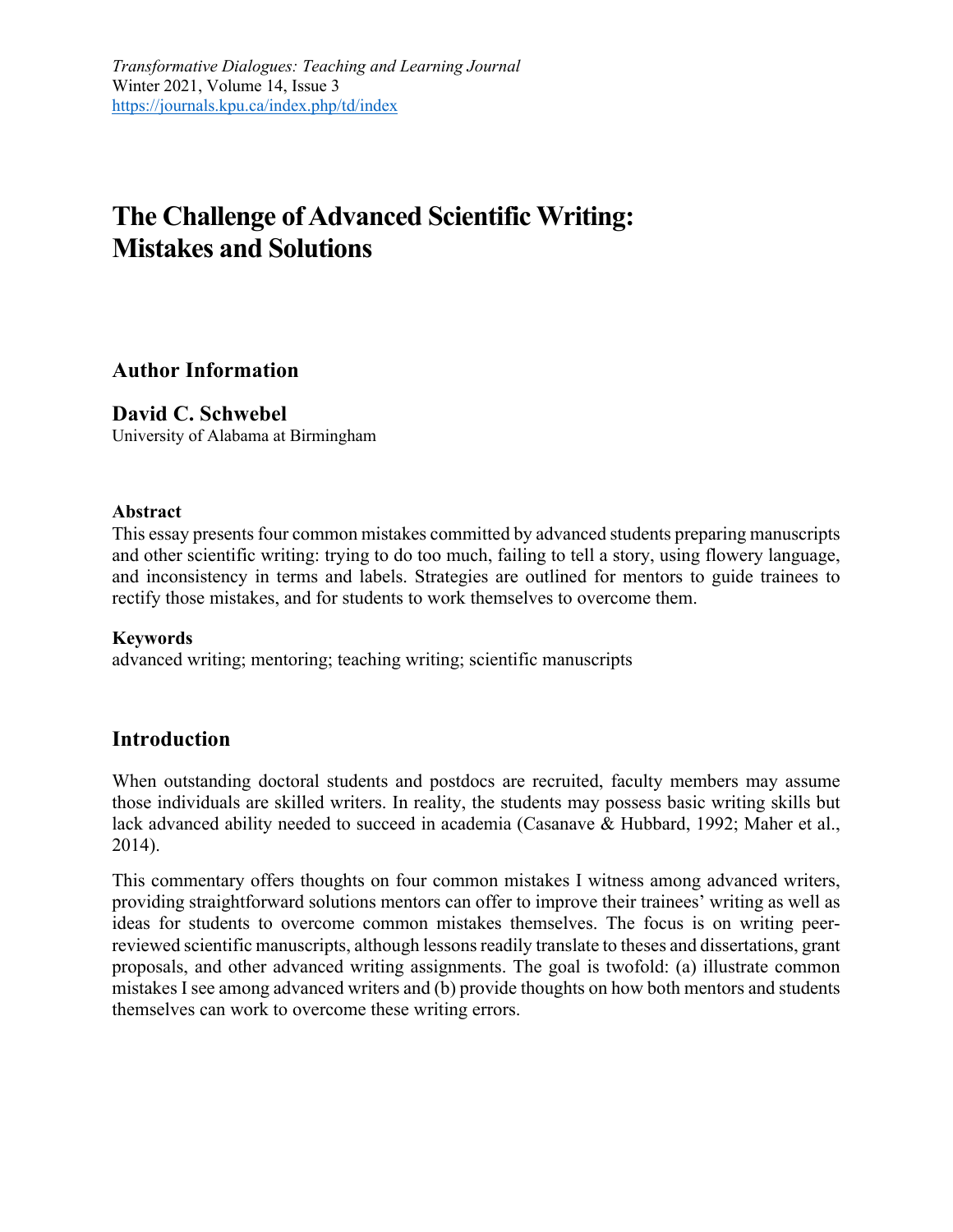# **Mistake #1: Trying to Do Too Much**

I repeatedly observe that eager young scientists want to cover everything, ideally in one place. Unfortunately, busy reviewers, editors, and readers want to grasp material quickly and easily. Priorities collide. The solution is to simplify. Students might outline key ideas prior to writing, limiting text to ideas directly pertinent to those key ideas and the manuscript's thesis. Extraneous material can be retained for other publications.

Mentors should also remind trainees that thorough literature reviews are essential, but a manuscript introduction need not include all reviewed materials. Similarly, study results should focus on primary hypotheses; secondary analyses can be presented elsewhere, such as other manuscripts or conference abstracts. Discussion sections should be focused and targeted, not extending beyond the study's goals and topics.

To overcome this mistake, students should attend to each sentence and paragraph one-by-one, confirming it contributes to the overarching thesis of the paper rather than distracting readers with ancillary material.

# **Mistake #2: Failing to Tell a Story**

Scientific prose is not fiction, but it should still tell a story. Quality scientific writing has a beginning, a middle, and an end. It walks readers through the scientific inquiry in a logical and ordered fashion.

I notice that advanced writers frequently fail to connect ideas in a logical fashion. The ideas are all present, but they are thrown together in a mishmash, confusing readers unfamiliar with the research. I recommend students take the reader's perspective: Pretend you know nothing about the study and read the paper with that perspective. Such readings can lead to reorganization and clarity. Peer reviews can aid with this task also: How do peers react to the text as it is, and where do they become confused with the logical flow?

Another helpful strategy is to remove all text and consider the ordering of headers. Are they sensible? Similar reviews may be conducted by paragraph: Does the thesis of each paragraph flow from the previous one, or should information appear in a different order? Mentors can easily guide students to complete such exercises.

# **Mistake #3: Flowery Language**

Zinsser's (1976) *On Writing Well* expresses this point magnificently. Writing should be succinct. Choose descriptive verbs. Delete unneeded adjectives and adverbs. State points and move on.

Advanced writers must study each word and each sentence, delivering ideas efficiently and explicitly so readers grasp them without distraction or delay. Mentors can request such reviews from their students.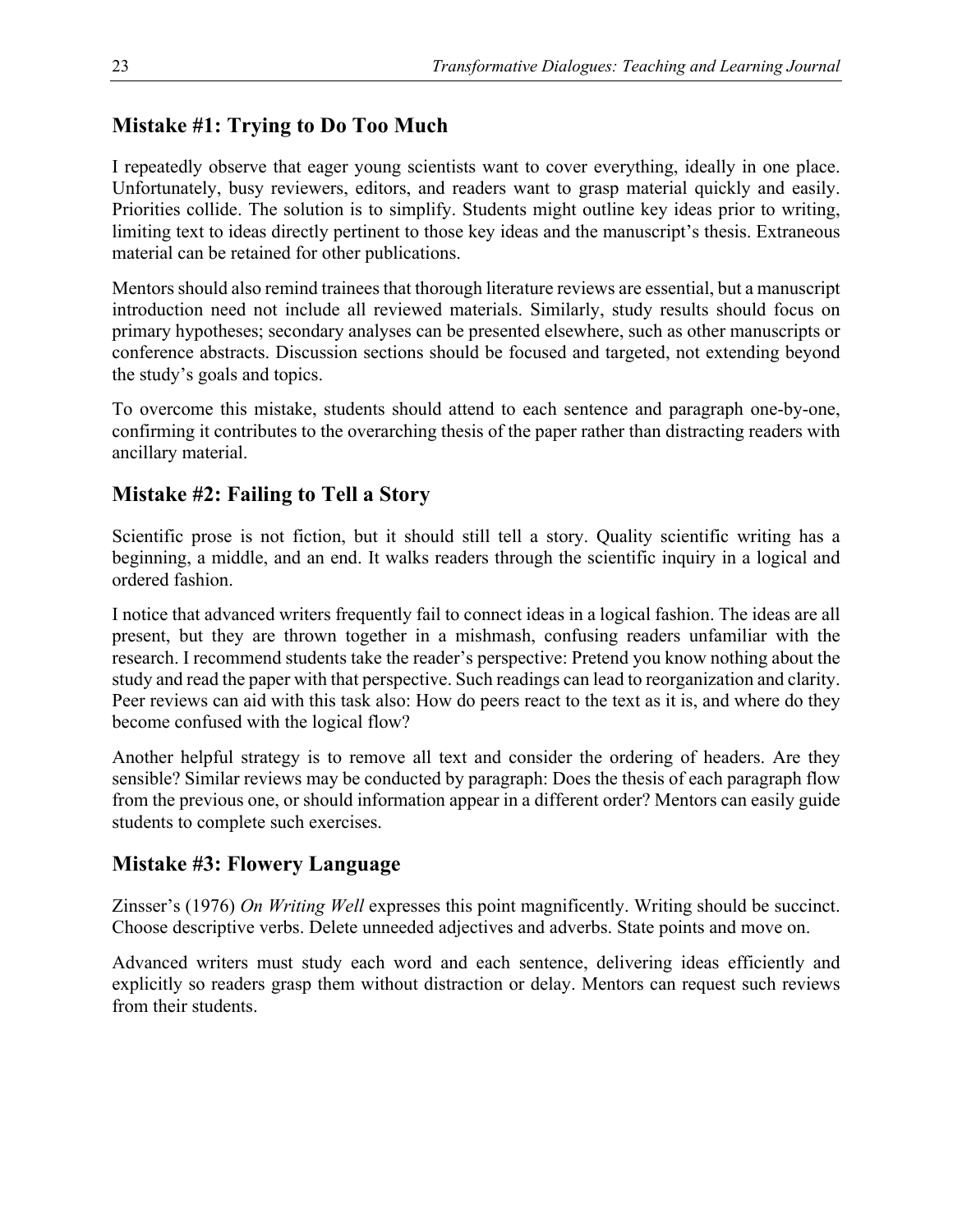### **Mistake #4: Inconsistency**

Repetition is appropriately viewed as negative in prose writing, but scientific writing sometimes requires repetition. When a construct is carefully described with a particular label, that label should be used consistently throughout the manuscript. Changing terms midstream—a common error I observe in advanced students' work—confuses readers and clouds science, as does rotating between multiple terms or labels for the same construct. Scientific writing can and should be pleasant to read, but it also must be precise. Repetitiveness in semantics yields precision.

In conclusion, the rigor of the scientific process does not end with one's scientific methods. Those methods—and the results of those methods—must be conveyed clearly in writing to effectively deliver science to its audience. Mentors can help students overcome these four common mistakes I see in my trainees' writing. Students should become aware of the mistakes and work to resolve the errors themselves. With practice, attention, and diligence, each mistake can readily be overcome, permitting quality science to be disseminated clearly and accurately.